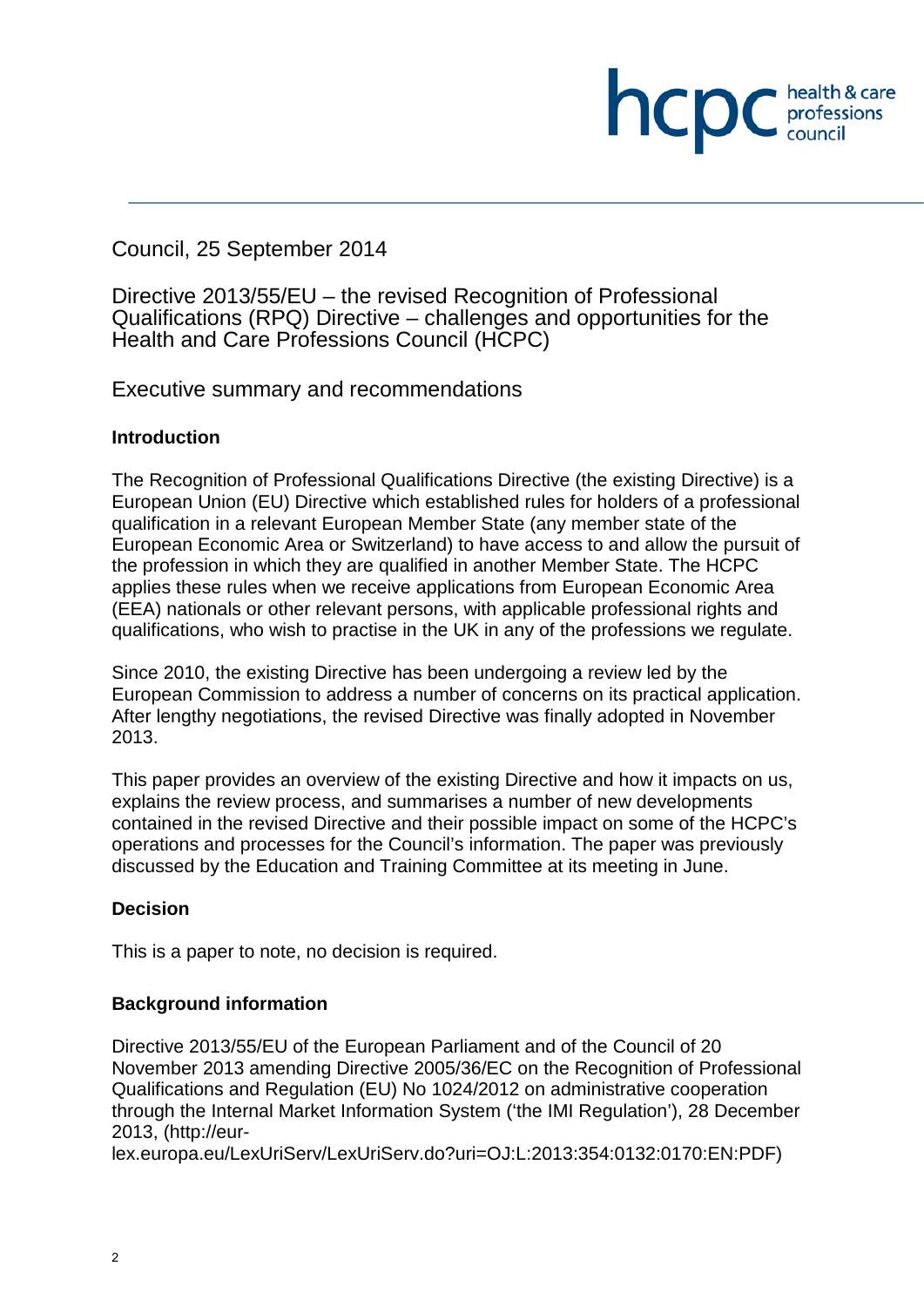Directive 2005/36/EC of the European Parliament and of the Council of 7 September 2005 on the Recognition of Professional Qualifications (consolidated text), 7 September 2005, (http://eurlex.europa.eu/LexUriServ/LexUriServ.do?uri=CONSLEG:2005L0036:20140117:EN: PDF)

#### **Resource implications**

None as a result of this paper. The resource implications of the revised Directive will be accounted for in department planning for 2014-2015.

#### **Financial implications**

None as a result of this paper. The financial implications of the revised Directive will be accounted for in department planning for 2014-2015.

#### **Appendices**

None

#### **Date of paper**

11 September 2014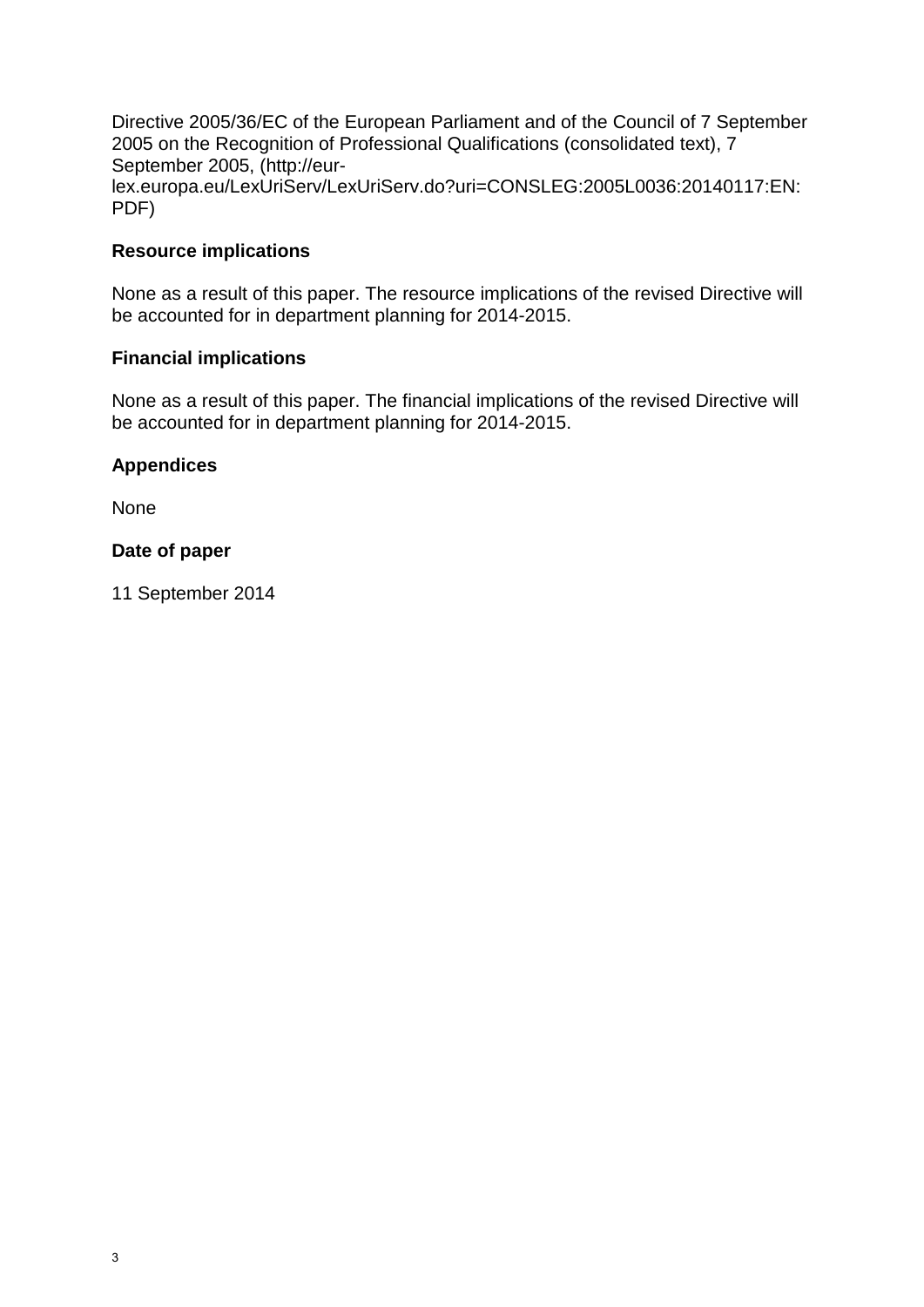# **INCDC** *c health & care*

#### **1. Executive Summary**

## 1.1 **Directive 2005/36/EC on the Recognition of Professional Qualifications**

- The Recognition of Professional Qualifications Directive (the existing Directive) reorganised and harmonised the rules about the recognition of professional qualifications between relevant European Member States (any member state of the European Economic Area or Switzerland).
- The HCPC's applies these rules when we receive applications from European Economic Area (EEA) nationals or other relevant persons, with applicable professional rights and qualifications, who wish to practise in the UK in any of the professions we regulate. For the remainder of this paper this group will mainly be referred to as 'EEA applicants'.
- Since 2010 the existing Directive has been undergoing a review led by the European Commission (the Commission).
- Directive 2013/55/EU (the revised Directive) was adopted in November 2013. The revised Directive needs to be fully implemented by the UK Government and by us by January 2016.

#### 1.2 **Impact of the revised Directive on the HCPC**

- The revised Directive will require some changes to the HCPC's operations and processes and contains a number of new measures which will affect us.
- The European Professional Card (EPC) will be available for certain professions on a voluntary basis. It will take the form of an electronic certificate issued under streamlined recognition procedures to professionals who apply for it. One of our professions – physiotherapists – has been provisionally selected as a possible candidate for the EPC.
- The development of common training principles intends to allow for a new avenue for automatic recognition of professional qualifications (where qualifications are automatically recognised between Member States) to new professions.
- The creation of an alert mechanism for all professions whose actions could affect patient safety.
- The strengthening of a number of provisions under the temporary mobility scheme (temporary provision of services) including the provision of additional declarations / attestations.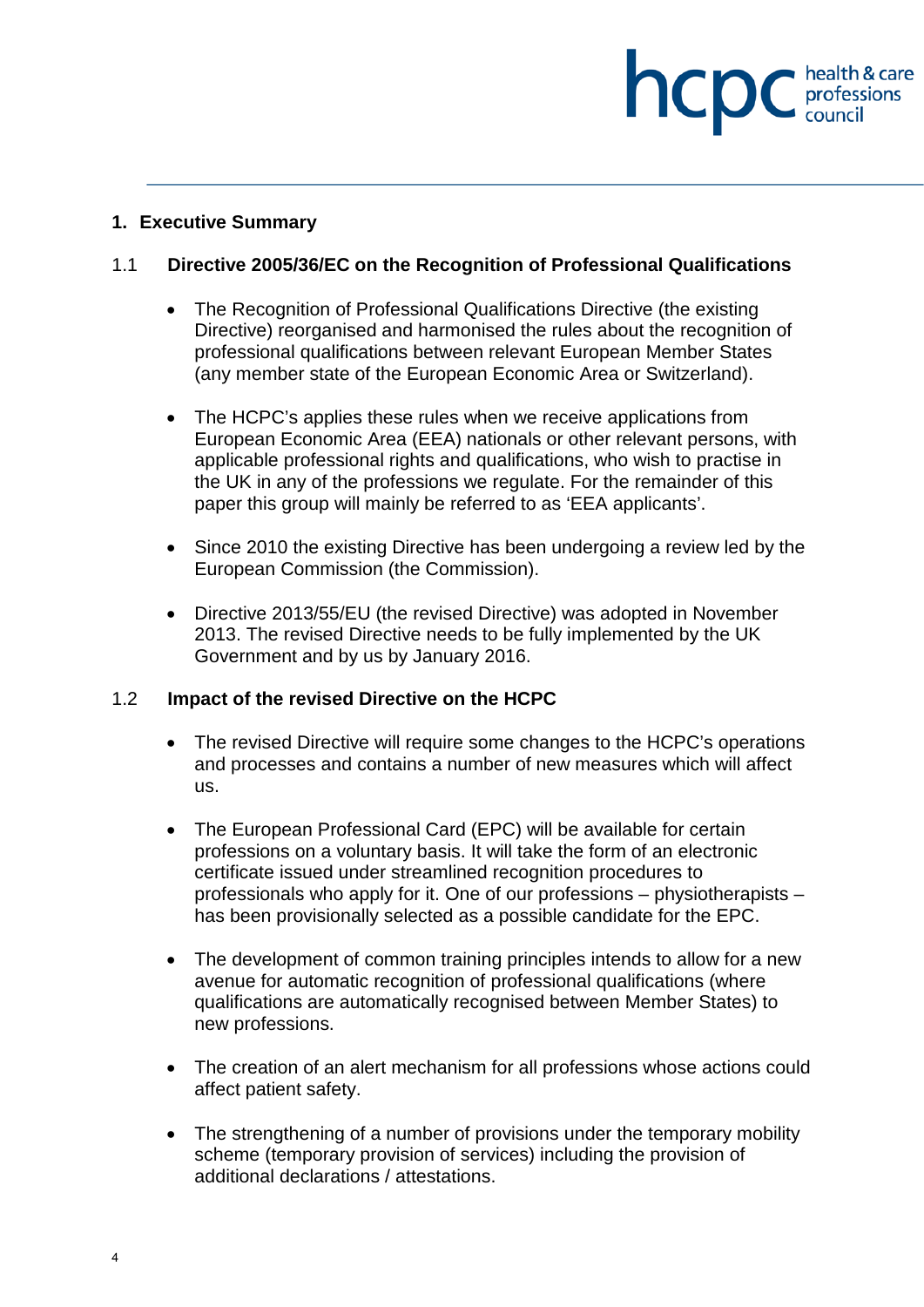• The strengthening of language requirements for EEA applicants who wish to have their qualifications recognised in another Member State. However, the profession in question needs to be deemed to have patient safety implications.

## **2. Introduction**

- 2.1 The Recognition of Professional Qualifications Directive (the existing Directive) is a European Union (EU) directive which established rules for holders of a professional qualification in a relevant European Member State to have access to and allow the pursuit of the profession in which they are qualified in another Member State.
- 2.2 Since 2010, the existing Directive has been undergoing a review led by the Commission to address a number of concerns on its practical application. These concerns included:
	- the length and complexity of recognition procedures that professionals must go through to be able to practise in other Member States; and
	- that many professionals had found it difficult to find information on the recognition of their qualifications in another Member State, and then apply for recognition.
- 2.3 After lengthy negotiations, the revised Directive was adopted in November 2013. The revised Directive builds on the significant achievements of its predecessor; however, there are a number of new developments which will impact on some of the HCPC's operations and processes.
- 2.4 This paper is divided into three main sections:
	- it provides an overview of the existing Directive and how it impacts on the processing of applications received from EEA applicants who apply for recognition with us;
	- it provides an overview of the review process of the existing Directive; and
	- it summarises a number of new developments contained in the revised Directive and their possible impact on us.
- 2.5 The Policy and Standards Department will bring further papers to the Education and Training Committee and Council to provide updates on the implementation of the revised Directive during the transposition (implementation) period.

#### **3. Directive 2005/36/EC on the recognition of professional qualifications**

#### **What does the existing Directive do?**

3.1 The existing Directive reorganised and harmonised the rules about the recognition of professional qualifications between relevant European Member States.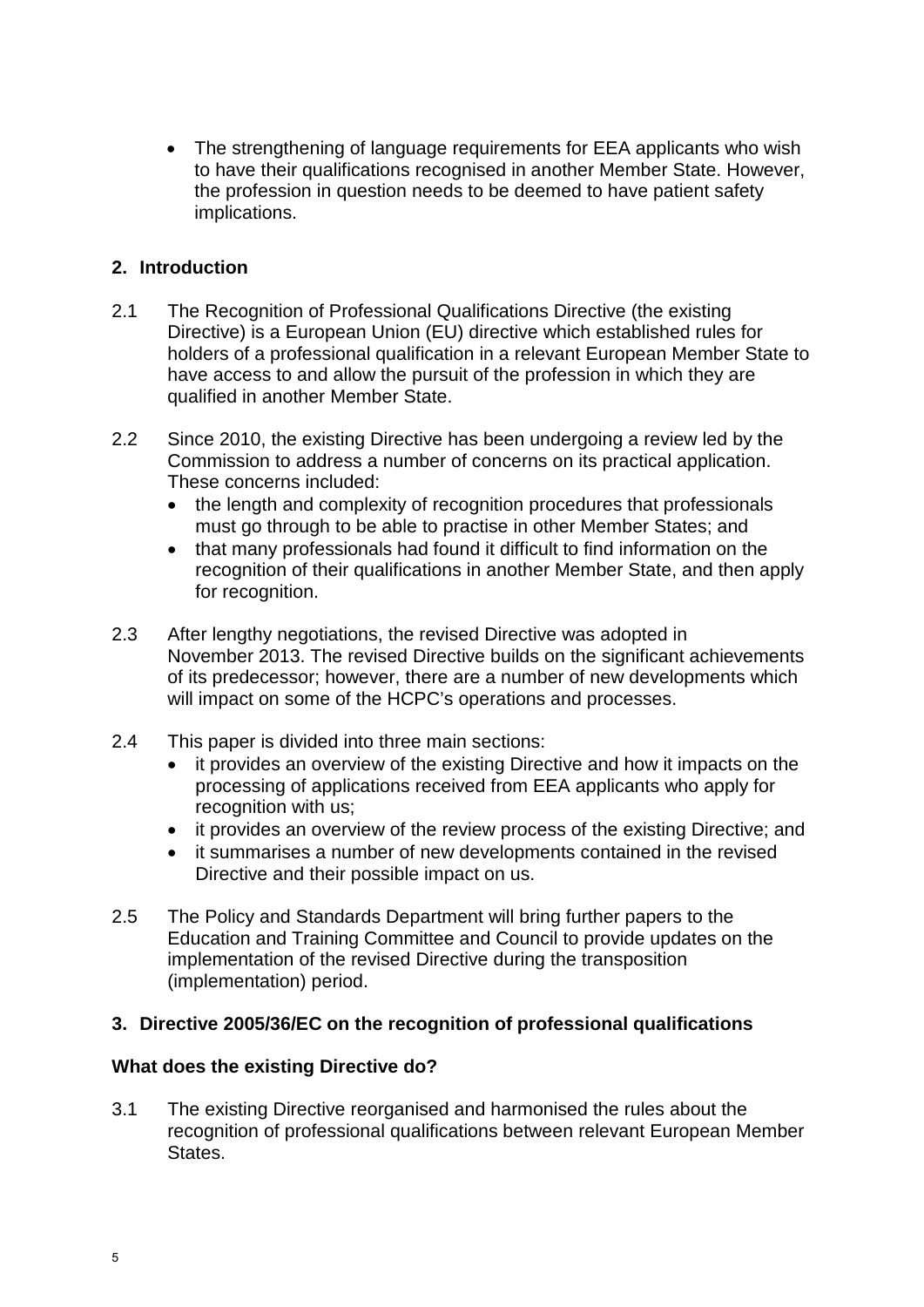- 3.2 It replaced 15 other Directives in the field of recognition of professional qualifications and provided the first comprehensive modernisation of the EU system since its introduction over 40 years ago. It was adopted by the European Parliament (EP) and Council in 2005 with a two year transposition period which ended in October 2007.
- 3.3 Transposition is the process whereby EU obligations are implemented into national legislation by a set date. The process in the UK includes the preparation of impact assessments, consultations with key stakeholders at a national level, and both the drafting and laying of statutory instruments (such as regulations) before Parliament.
- 3.4 The existing Directive caters for the recognition of qualifications through:
	- automatic recognition for certain professions for which the minimum training requirements have been harmonised across Member States; and
	- the 'general system' for other regulated professions whereby minimum training requirements are not harmonised across Member States and recognition is granted on the basis of comparability of professional qualifications on a case-by-case basis.<sup>1</sup>
- 3.5 Automatic recognition currently applies to seven professions, often referred to as the 'sectoral' professions. This includes, doctors, midwives and nurses. EEA nationals (or other relevant persons) in these professions, who meet the minimum training requirements set out in the Directive, can have their qualifications automatically recognised in another Member State. In the instance of the UK such professionals can apply to be registered with the appropriate competent authority (CA), for example, the General Medical Council.
- 3.6 CAs are normally regulators or professional bodies who have responsibility for professional registrations. Under the existing Directive, the HCPC is also known as a CA.
- 3.7 The HCPC's professions are all affected by the 'general system' referred to above whereby we are able to assess each individual EEA application for recognition on a case-by-case basis.
- 3.8 The existing Directive also introduced a special scheme for temporary mobility of professionals between Member States which will be discussed in further detail below.

## **The existing Directive's impact on the HCPC's operations and processes**

3.9 The HCPC applies the rules contained in the existing Directive when we

 $\overline{\phantom{a}}$ 

 $<sup>1</sup>$  Under the 'general system', the host Member State's competent authority (CA) can compare the</sup> applicant's qualification (or regulated education and training) with what is required in that state. Under certain conditions, the host Member State's CA can ask the applicant to complete a compensation measure (such as a period of adaptation or aptitude test) before allowing access to the profession in the host state.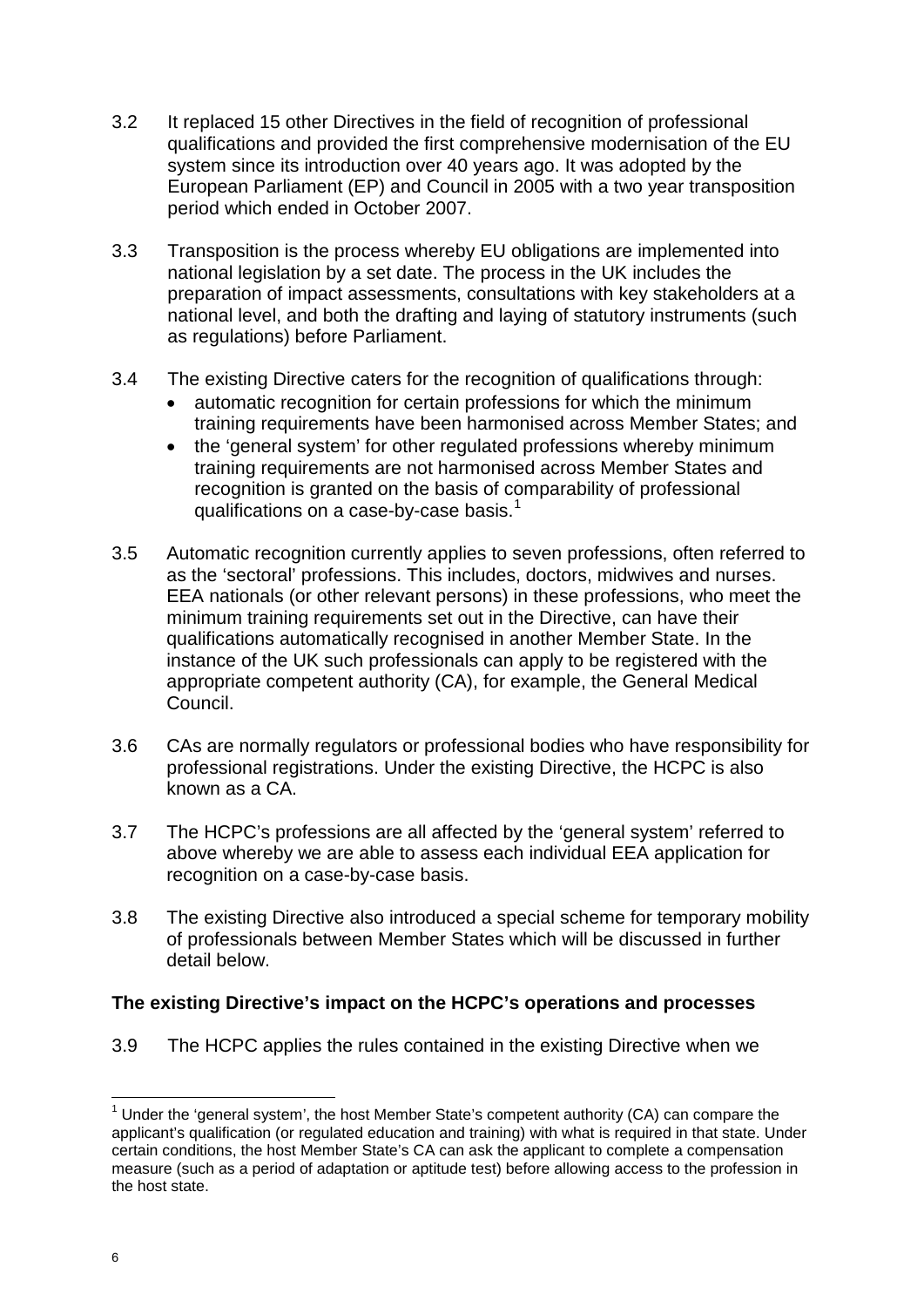receive applications from EEA nationals or other relevant persons, with applicable professional rights and qualifications, who wish to practise in any of the professions we regulate in the UK.

- 3.10 EEA applicants who apply for recognition of their professional qualifications in order to use one of our protected titles (in this instance full-HCPC registration) must demonstrate a standard of proficiency comparable to that required for entry to the Register. But there are certain principles that we must apply when assessing their application which includes:
	- mutual recognition the principle that once a professional is allowed to practise a profession in one Member State they can practise in another;
	- restriction of movement and the internal market mechanism only measures that apply to UK nationals can be applied to EEA nationals;
	- a maximum application assessment period of three months:
	- freedom of establishment; $^2$  and
	- the duty to exchange information between CAs regarding disciplinary action or criminal sanctions or serious circumstances likely to affect the ability of a person to practise their profession.
- 3.11 EEA applicants who benefit from mutual recognition rights under the existing Directive, and who do not hold a qualification received from one of our approved education or training programmes, currently apply for recognition via our International-EEA mutual recognition rights route. However, they must meet certain criteria.<sup>3</sup>
- 3.12 For recognition purposes (in this instance full-HCPC registration) each application is assessed by two registration assessors from the part of the Register that the EEA applicant wishes to join. We compare the applicant's regulated education and training to the standard required for entry to the Register. If we identify shortfalls in the applicant's regulated education and training against the standards of proficiency, we look to see if these shortfalls have been made up through any other relevant education, training or experience. 4
- 3.13 If that assessment still finds substantial shortfalls between the EEA applicant's education, training and experience and the standards of proficiency required for entry to the Register, the applicant can be asked to undergo a 'period of adaptation'. This is normally a period of supervised practice ('signed off' by a registrant) intended to make up for significant shortfalls which have been identified in an application. If an applicant considers that these measures are

 $\overline{\phantom{a}}$  $2$  The principle of freedom of establishment enables an economic operator (whether a person or company) to carry out an economic activity in a stable or continuous way in one or more Member States. Further information can be found on the European Commission's website:

http://ec.europa.eu/internal\_market/top\_layer/living\_working/services-establishment/index\_en.htm  $3$  This criteria includes being a EEA citizen or be an exempt person who is treated as such a national; be fully entitled to practise their profession in a relevant European Member State; and have qualified in a relevant European Member State. Further information on the criteria is available on our website here: www.hcpc-uk.org/apply/eeaandswitzerland/

 $4$  Further information on the assessment process for EEA applicants is available on our website here: www.hcpc-uk.org/apply/eeaandswitzerland/assessingyourapplication/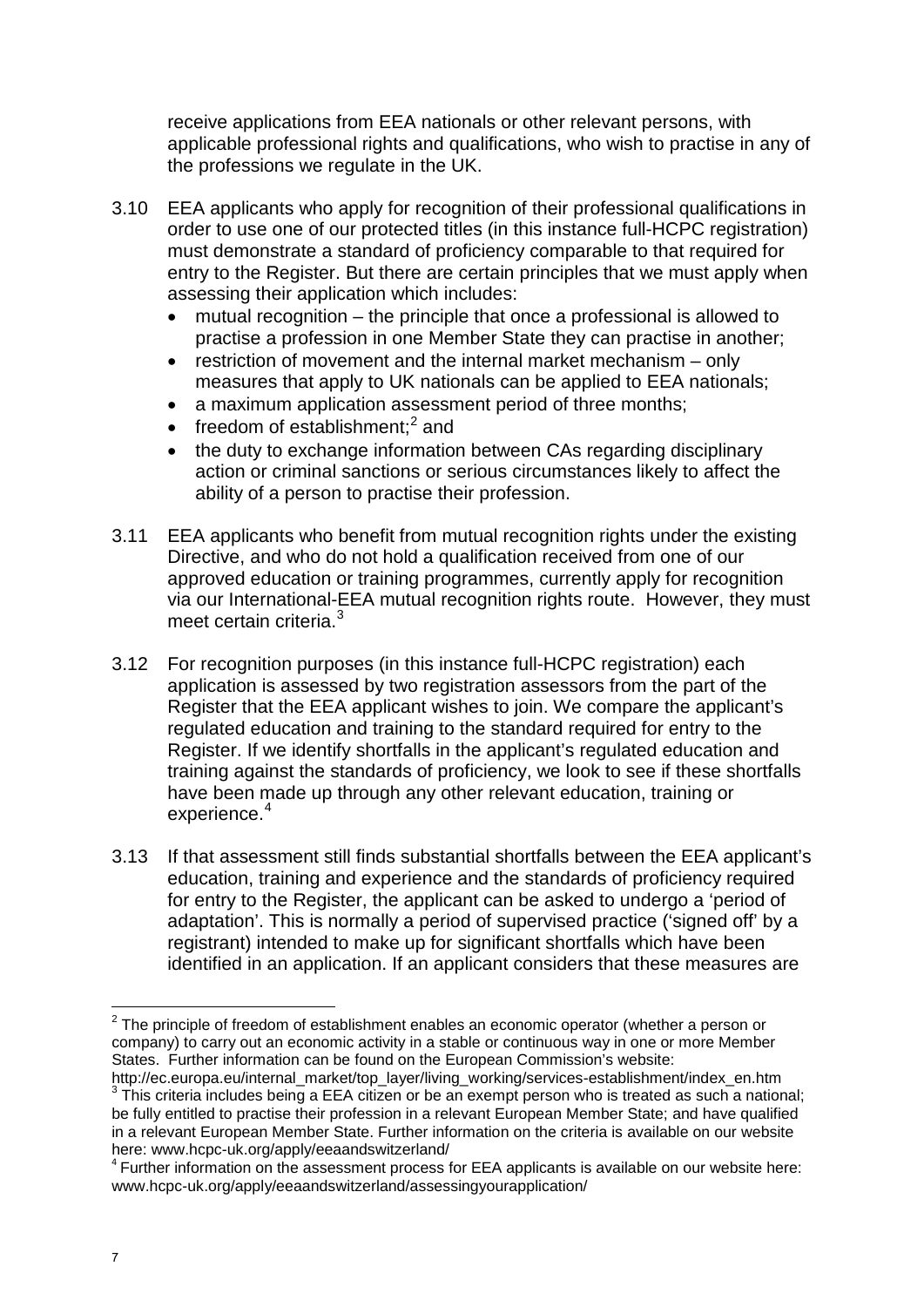not necessary, they can ask to undergo an 'aptitude test' (a test of the applicant's professional knowledge conducted by a CA). The form of an aptitude test will be dependent on the individual assessment of the application but is intended to allow the applicant to demonstrate that they have met the required standards.<sup>5</sup>

#### **Temporary mobility of professionals**

- 3.14 The temporary mobility scheme has allowed EEA nationals (or other relevant persons) who are legally established in their profession in their home Member State to provide services on a temporary and occasional basis only in another Member State. For the professions regulated by the HCPC, such visiting health or social work professionals (visitors) need to make a declaration, concerning the temporary provision of services, with us under a process more commonly known as 'temporary registration'.
- 3.15 Visitors who have successfully completed our temporary registration process are clearly identified on our Register. Temporary registration is provided for a period of twelve months, with the possibility of renewal if the visitor requests it. Renewal of temporary registration is assessed on a case-by-case basis, with the duration, frequency, regularity and duration of services being key considerations.
- 3.16 Temporary registration is not a form of full-HCPC registration and does not give the visitor the right to use one of our protected titles. It also does not involve any assessment of the visitors' qualifications or experience against our standards of proficiency and the visitor is only allowed to use the professional title of their home Member State where they are established (see glossary).<sup>6</sup>
- 3.17 We are seeing an increasing number of visitors both applying for and completing our temporary registration process with us. We currently have 469 visitors on our list of visiting professionals who have declared to us that they are practising on a temporary and occasional basis in the UK. $^7$

## **4. About the review of the Directive**

4.1 As a result of a number of concerns on how the existing Directive works on a practical level the Commission launched a major evaluation of the existing Directive in March 2010. The review was also required to take account of the

 $\overline{\phantom{a}}$  $5$  Periods of adaptation and / or aptitude tests are known under the existing Directive as 'compensation measures'. Further information on the assessment outcomes is available on our

 $\frac{1}{2}$  Further information on the temporary registration process is available on our website here:<br>www.hcpc-uk.org/aboutregistration/ temporary /

Last financial year we received 875 declarations from visiting health or social care professionals. To compare, with two years ago when we received only 494 declarations and not all of which were accepted.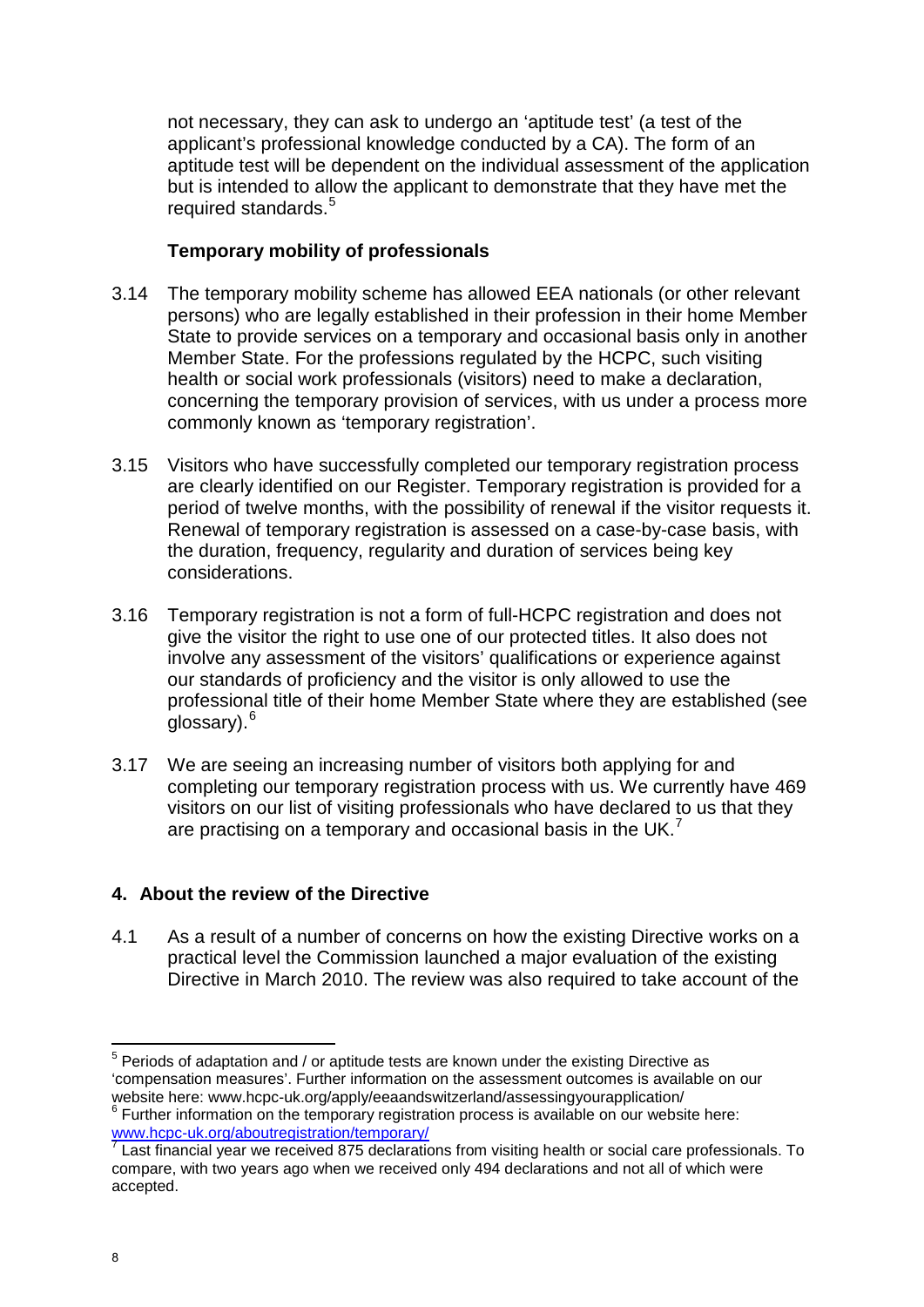changes that had occurred in Member States' education and training systems since 2005. The review process has included:

- the Commission gathering evidence from relevant stakeholders including CAs – on their experience of implementing the existing Directive's requirements;
- the House of Lords' European Committee seeking evidence from relevant stakeholders to inform its review of the existing Directive at a national level;
- the Commission launching public consultations;
- the Commission publishing a transposition report;
- the Commission forming steering groups on the European Professional Card (EPC);
- the Commission drafting and adopting legislative proposals for the revised Directive; and
- the Internal Market Consumer Protection Committee of the European Parliament (EP) subsequently scrutinising the legislative proposals.
- 4.2 We have actively engaged with the review process in a number of ways:
	- through our active membership of the Alliance of UK Health Regulators on Europe (AURE) where we have issued joint statements on various issues on the revised Directive, where possible;<sup>8</sup>
	- through our attendance at a number of key stakeholder events including those held by the Department of Business, Innovation and Skills (BIS), the Commission and other CAs in order to find out more about the revised Directive and how it might impact on us;
	- through our attendance at Focus Group meetings on the EPC held by the Commission in Brussels;
	- through the provision of feedback to the Departments of Health and BIS on the implementation of the revised Directive;
	- through updating our entries on the EU single market's regulated professions' database; and
	- through responding to numerous consultations on the revised Directive.<sup>9</sup>
- 4.3 Our Chief Executive, Marc Seale, presented our views on the existing Directive to the House of Lords Committee in June 2011, and in April 2012 he spoke about the principles of the EPC to the EP's Internal Market Consumer Protection Committee. Marc has also acted as a rapporteur for the Commission steering group on the EPC which produced case studies about

<sup>9</sup> This has included our response to the 'Call for expression of interest in the introduction of the European Professional Card (EPC)'. Further information can be found here: http://ec.europa.eu/internal\_market/qualifications/docs/policy\_developments/131018\_call-forinterest\_en.pdf and

**.** 

 $8$  AURE brings together nine of the health and social care regulators to work collaboratively on European issues affecting service user and client safety. Further information can be found on AURE's website here: www.aure.org.uk/

http://ec.europa.eu/internal\_market/qualifications/docs/policy\_developments/131206\_results-call-forinterest\_en.pdf ; 'Consultation on introducing the European Professional Card (EPC) for nurses, doctors, pharmacists, physiotherapists, engineers, mountain guides and real estate agents'. Further information can be found here: http://ec.europa.eu/internal\_market/consultations/2014/europeanprofessional-card/index\_en.htm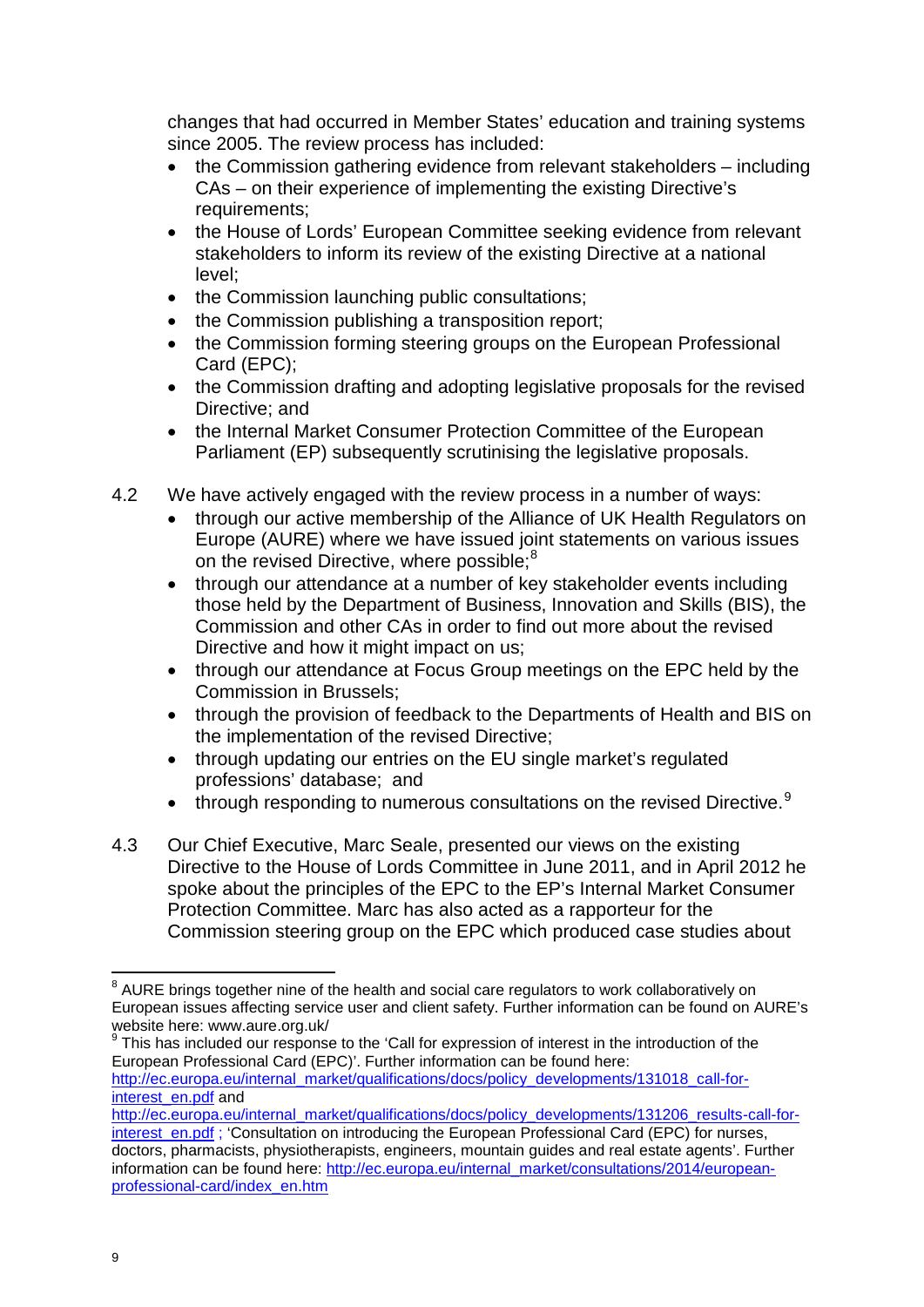how the EPC could work for different professions including physiotherapists, doctors and nurses.

## **Process of implementing the revised Directive**

- 4.4 In June 2013, political agreement was reached on the revised Directive. This led to the EP voting in favour and the Council of Ministers (Council of the European Union) adopting the revised Directive in October and November 2013 respectively. The UK Government now has two years to implement the revised Directive into UK legislation. This transposition period is scheduled to end on 18 January 2016.
- 4.5 The transposition period will include:
	- the European Commission drafting implementing acts (a legislative measure which details how certain European measures should be uniformly implemented across the EU) on the EPC and alert mechanism during 2014;
	- the Commission upgrading the Internal Market Information (IMI) system (a secure electronic information tool which is used to exchange information between CAs in the EU) during 2015;
	- the Departments of BIS and Health drafting impact assessments and consultation documents on the revised Directives implementation; and
	- the Departments of BIS and Health drafting and laying regulations in Parliament during the transposition period.

## **5. Revised RPQ Directive**

5.1 The revised RPQ Directive will require some changes to our operations and processes. This section is intended to provide a brief overview of some of the key changes in the revised Directive and their possible impact on us. This list is not intended to be exhaustive, as some of the detail in the revised Directive is yet to be fully worked through and will be contained in forthcoming legislation.

## **Introduction of the European Professional Card (EPC)**

- 5.2 The EPC is intended to promote the free movement of professionals and make the system of recognition of professional qualifications between CAs in Member States more efficient and transparent, whilst also introducing cost and operational efficiencies. It will take the form of an electronic certificate which will be issued under streamlined recognition procedures to professionals who apply for it.
- 5.3 For establishment purposes (ie where full-HCPC registration is required), the home Member State's CA will be involved at an earlier stage in checking and verifying the documentation contained in an individual EEA applicant's electronic file prior to it being sent to the 'receiving' or host CA. However, the host CA will ultimately make the final decision about whether or not to issue the EPC (ie in effect recognise the qualification).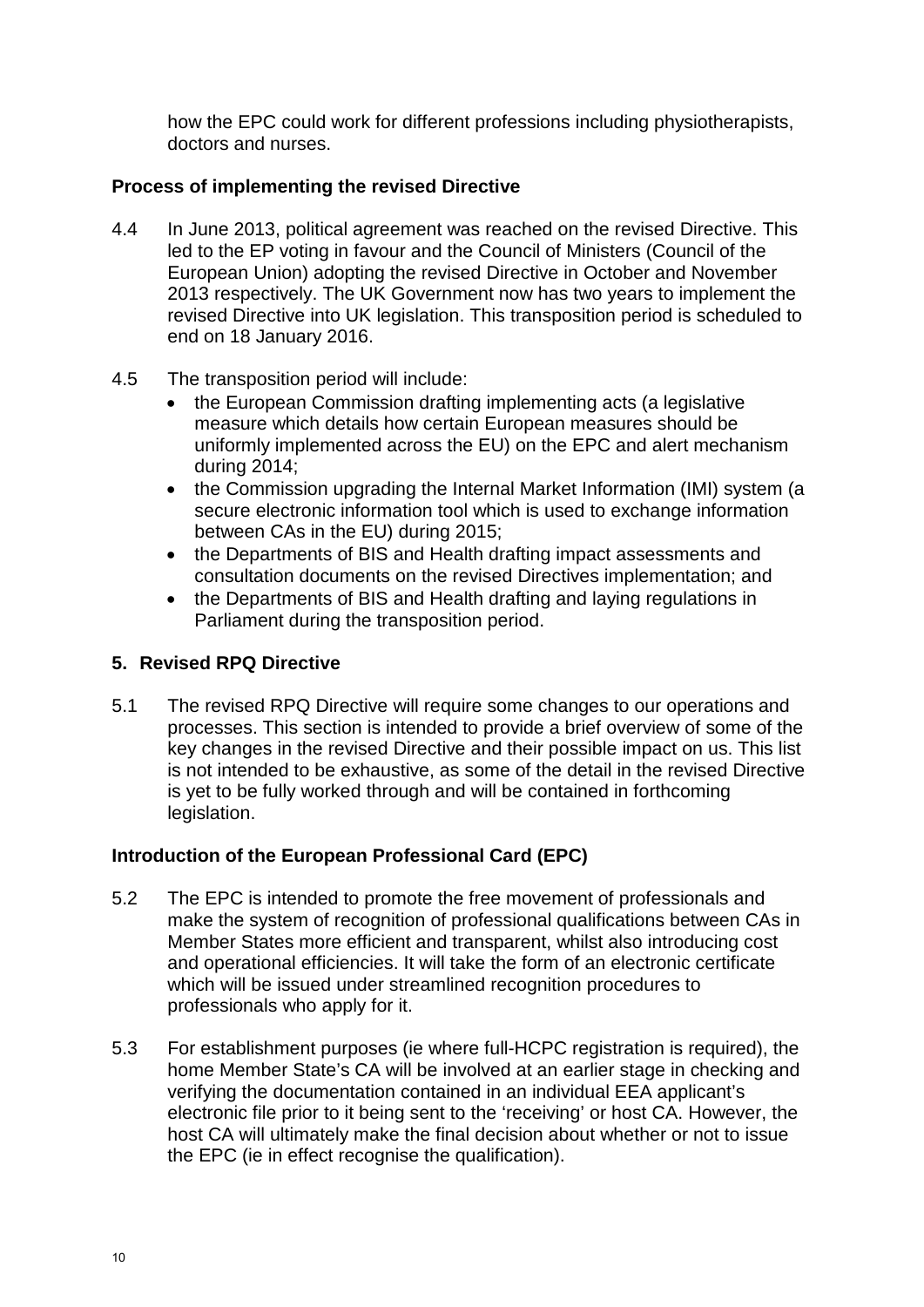- 5.4 At this point it is still envisaged that the HCPC will continue to carry out some form of assessment of comparability of the applicant's professional qualification to the standard required for entry to our Register (ie where full-HCPC registration is required), as the professions regulated by us will continue to be included in the 'general system' of recognition.
- 5.5 One of our professions physiotherapists has been provisionally selected as a possible suitable candidate for the EPC. However, the final selection will not be confirmed by the Commission until the autumn of 2014 at the earliest. An EPC will be available for selected professions for both establishment (where full-HCPC registration is required) and under the temporary mobility scheme.
- 5.6 The benefits of the EPC will include:
	- professionals who wish to establish themselves in another Member State will be able to start the procedure with their home CA;
	- deadlines for issuing the EPC will be shorter;
	- CAs will be required to include information in the application file concerning any disciplinary or criminal sanctions which relate to a prohibition or restriction on a professional or EPC applicant's professional activities;
	- if deadlines for recognition are not met the qualifications will be tacitly recognised and the EPC will automatically be issued; and
	- professionals who wish to benefit under the temporary mobility scheme (temporary provision of services) will be able to use the EPC to work in several Member States during an 18-month period.
- 5.7 The latter process will be completed solely by the home Member State's CA, who will verify the application and supporting documentation, and issue the EPC for temporary and occasional provision only.<sup>10</sup>

## **Alert mechanism**

- 5.8 The revised Directive will create an alert mechanism for all professions whose actions could affect patient safety. If a professional has been restricted or prohibited (even temporarily) from carrying out their professional activities or has attempted to use falsified documents in the recognition process, an alert will be sent by a CA to all other relevant CAs in other Member States.
- 5.9 This alert must be sent via an upgraded IMI system. These alerts will need to be sent within three days of a final decision being taken and will contain key information relating to the professional. This information will include their identity; profession concerned; the scope of the restriction or prohibition; and the period involved. The professional in question will be informed of the alert in writing and their subsequent right to appeal.

 $\overline{a}$  $10$  The EPC for temporary and occasional provision will then be sent to the relevant host CAs. This process will be completed to very short deadlines ie within 4 four weeks.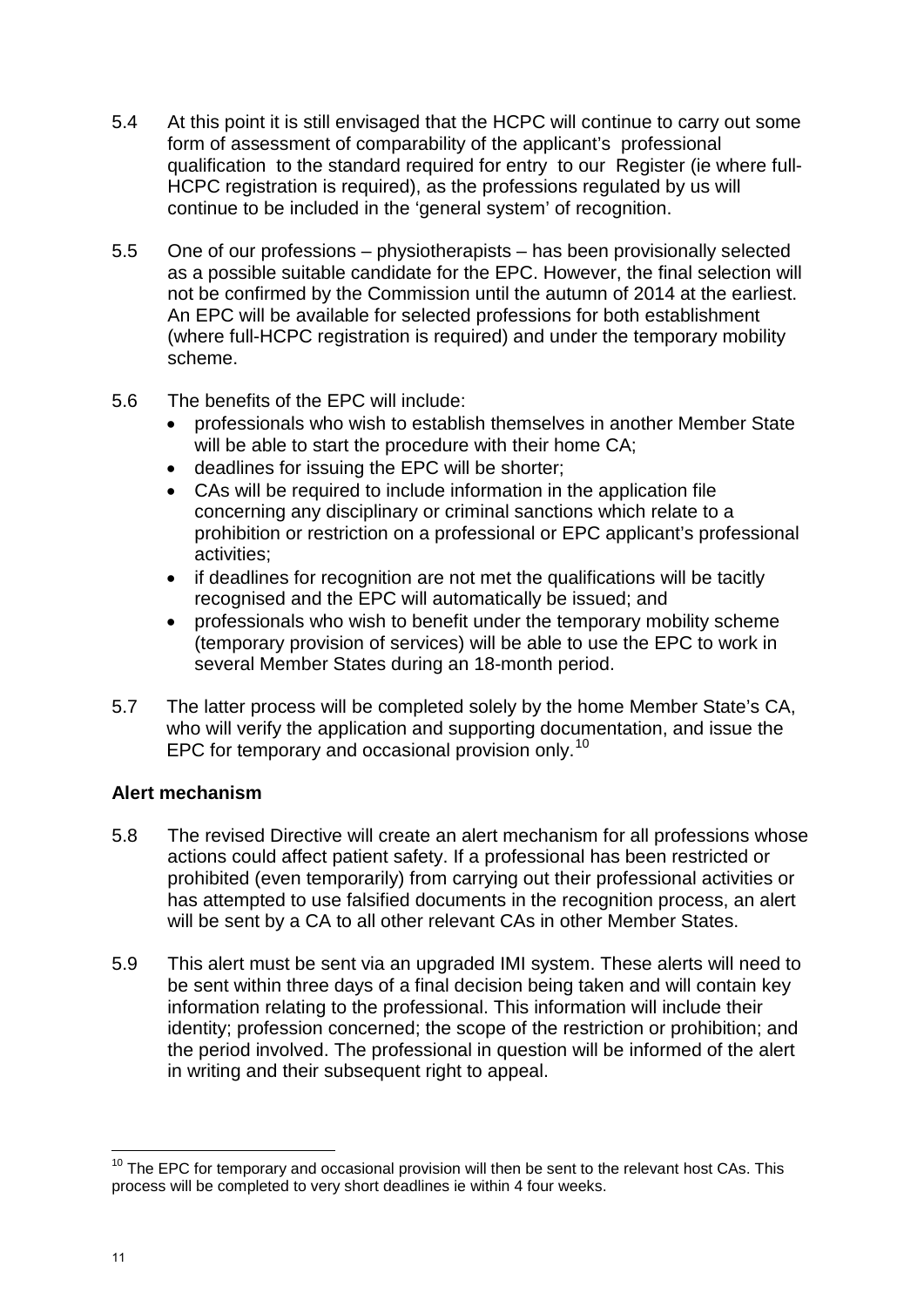- 5.10 However, there are a number of issues which will need to be addressed in the forthcoming implementing act and national regulations. These include:
	- clarifying whether this provision will extend to all our professions; and
	- balancing the need to send an alert within the revised Directive's deadlines but before the statutory appeal period has ended.

#### **Common training principles**

- 5.11 The revised Directive will allow for Member States (in conjunction with the Commission) to decide on a common set of knowledge, skills and competences that are needed to pursue a given profession through introducing common training frameworks (CTFs). Professionals who have gained their qualifications under a CTF will be able to have their qualification recognised automatically, without further compensation measures (for example, periods of adaptation or aptitude tests) being imposed, in all Member States who are participants of the CTF.
- 5.12 The revised Directive also allows for the development of common training tests (CTT). This will be a standardised aptitude test for access to the profession which will be available across participating Member States and reserved to holders of certain qualifications. If a professional passes such a test they will be entitled to pursue that profession in any Member State who has agreed to the CTT under the same conditions as their own nationals who have obtained their qualifications there.
- 5.13 The intention behind these provisions is to allow for a new avenue for automatic recognition of professional qualifications. There will be exemptions to both CTFs and CTTs under specific conditions. A CTF or CTT could be developed if a given profession or the education and training leading to that profession is regulated in at least one-third of EU Member States. The Commission will retain a high degree of discretion with regard to which professions will ultimately benefit from these provisions once the core conditions are reached. However, representative professional organisations at EU level, as well as national organisations or CAs from one third of EU Member States, can submit to the Commission suggestions for CTFs and CTTs. At present it remains unclear which of our professions, if any, will ultimately benefit from these provisions.
- 5.14 However, the Commission has recently issued a call for tenders to carry out a study which will explore the feasibility and prepare for a future suggestion for the establishment of a CTF for healthcare assistants.<sup>11</sup>

#### **Changes to temporary mobility**

5.15 There are a number of improvements to the temporary mobility scheme which the existing Directive introduced. Host CAs operating in the health sector will

 $\overline{a}$ 

 $11$  Further information on the tender can be found on the European Commission's website here: http://ec.europa.eu/chafea/health/tender-04-2014\_en.html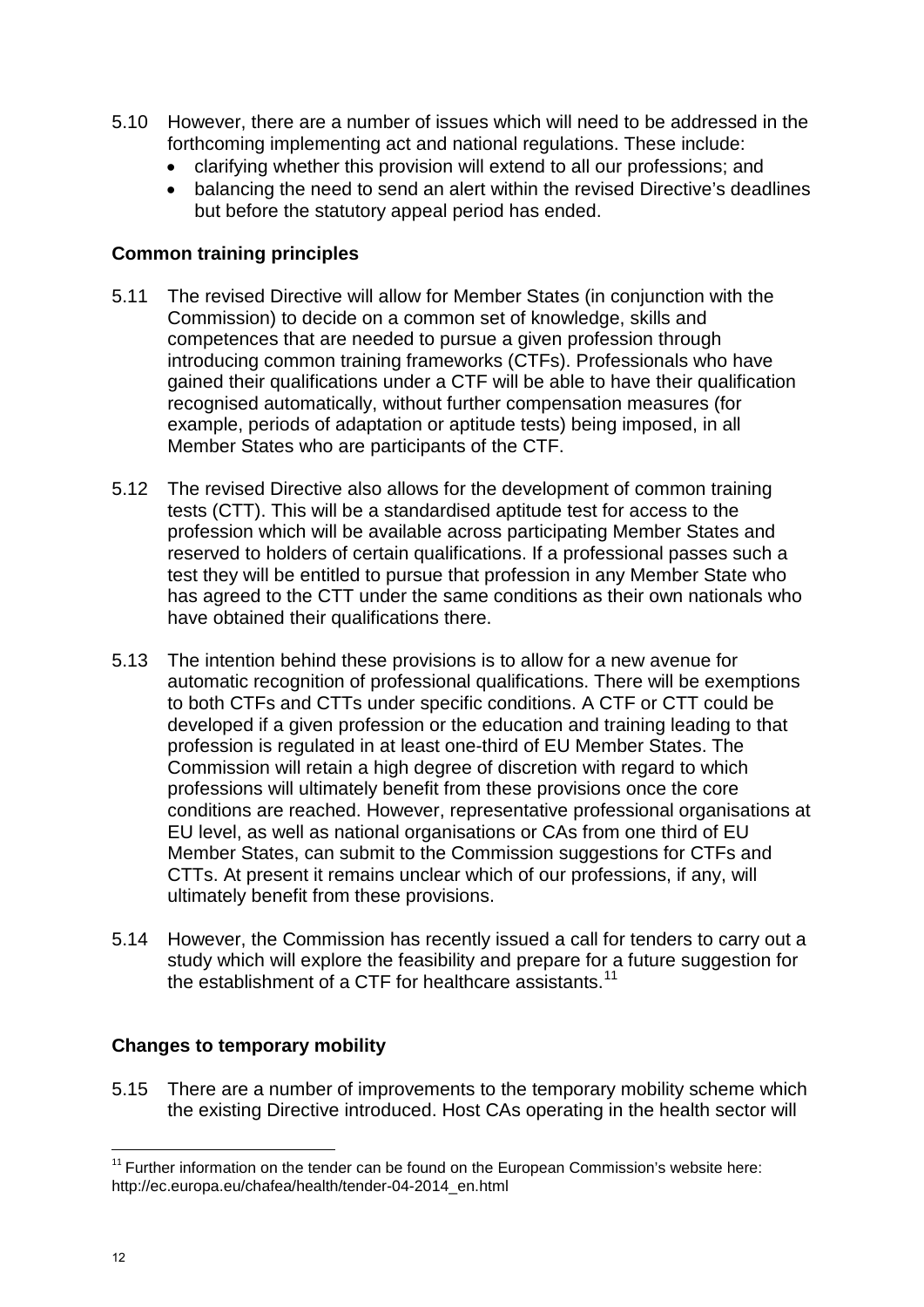now be allowed to request additional undertakings / information from EEA nationals (or other relevant persons) who wish to benefit from the temporary mobility scheme. This includes:

- an attestation confirming the absence of temporary or final suspensions from exercising the profession or of criminal convictions (in other words a possible extension of our current character declaration requirements for all UK applicants); and
- a declaration confirming the visitor's language competency for practising the profession in the host Member State.
- 5.16 The revised Directive has also introduced the following:
	- it has reduced the professional experience requirements for visitors who come from a Member State which does not regulate the profession; and
	- has allowed the visitor to access the profession across the entire Member State concerned.
- 5.17 In the event of justified doubts a host Member State's CA can make further enquiries with regard to the establishment (see glossary) of the prospective visitor wishing to complete the temporary registration process with them.

#### **Rules on language skills**

- 5.18 The revised Directive has strengthened the language requirements for EEA nationals (or other relevant persons) who wish to have their qualifications recognised and establish themselves in another Member State. In principle, it allows a host Member State's CA to carry out language controls on EEA applicants who wish to access a profession which has patient safety implications.
- 5.19 These language controls can only be carried out after the EEA applicant's qualification has been recognised and / or the issuance of an EPC. This language requirement will be limited to knowledge of one official language used in the host Member State.
- 5.20 The HCPC currently does not request proof of language competency from EEA applicants (with the exception of speech and language therapists). 12
- 5.21 However, the HCPC and the other CAs are continuing to discuss with the Department of Health and others on what this might mean in the future.

#### **6. Conclusion**

6.1 The implementation of the revised Directive by the end of the transposition period will require some changes to our administrative and operational processes. There are a number of benefits in the revised Directive including a

 $\overline{a}$ 

 $12$  The existing Directive does not allow the HCPC to require evidence from all EEA applicants on their ability to communicate in English for the purpose of full-HCPC registration. However, the existing Directive does require a sufficient knowledge of the host Member State's language in order for a professional to practise professionally (article 53).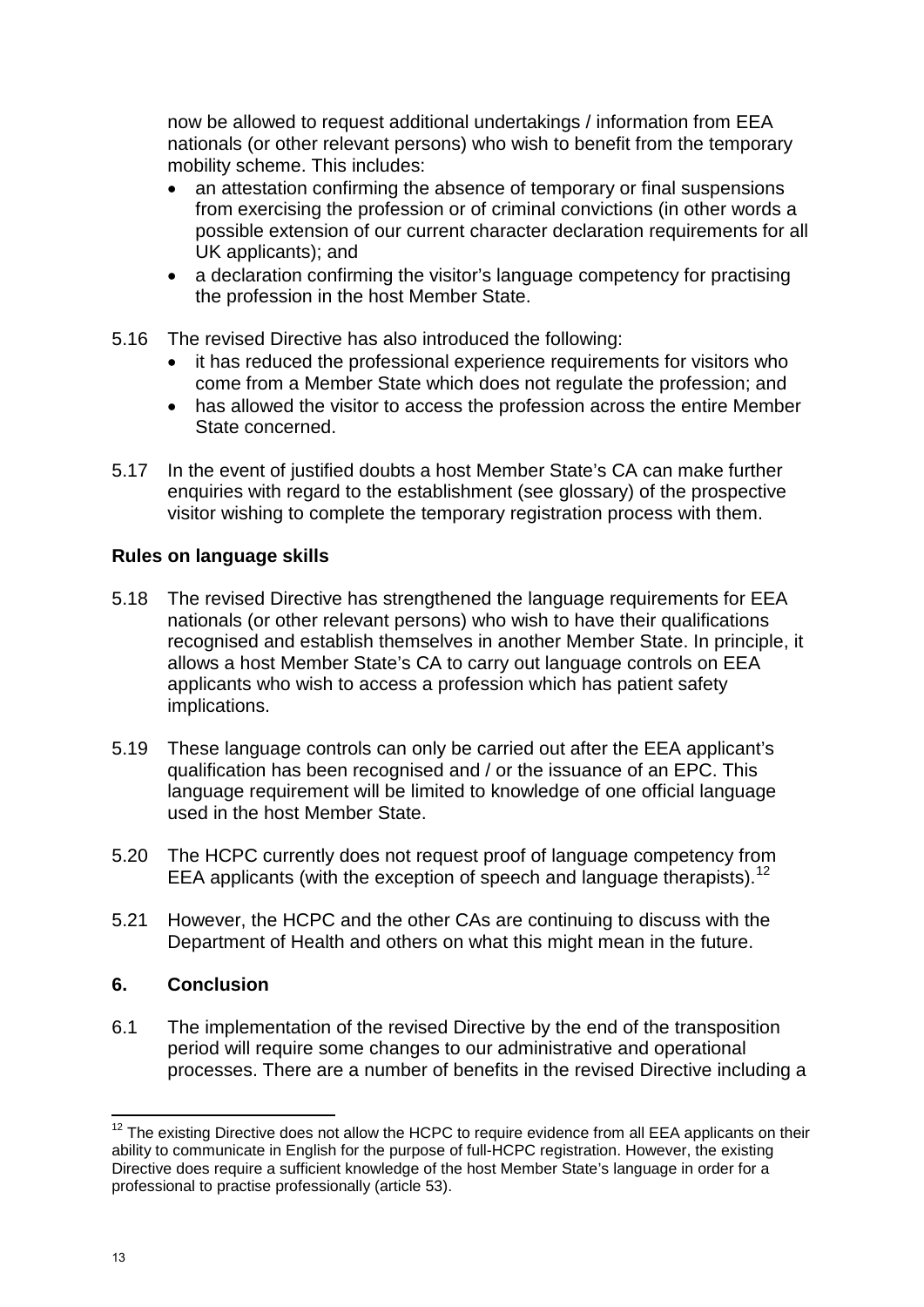strengthening of safeguards for patient safety and increased transparency in the application process.

## **7. Abbreviations**

- AURE Alliance of UK Health Regulators on Europe
- BIS Department of Business, Innovation and Skills
- CA Competent Authority
- CTF Common Training Framework
- CTT Common Training Test
- EEA European Economic Area
- EFTA European Free Trade Association
- EPC European Professional Card
- EP European Parliament
- EU European Union
- IMI Internal Market Information (IMI) system

RPQ Directive – Recognition of Professional Qualifications Directive

#### **8. Glossary**

Aptitude Test – in this instance a test of the professional knowledge, skills and competences of the applicant carried out by the HCPC in order to assess whether an applicant who is applying for recognition via the International – EEA mutual recognition rights route has met the standards of proficiency required to be registered with us. Once an applicant passes this test they would be eligible to become registered with us.

Automatic recognition –relates to certain professions for which minimum training requirements have been harmonised across Member States. It currently applies to seven professions, often referred to as the 'sectoral' professions. This includes, doctors, midwives and nurses. EEA nationals (or other relevant persons) in these professions who meet the minimum training requirements set out in the Directive can have their qualifications automatically recognised in other Member States. No compensation measures can be imposed on these professionals.

Common Training Framework – a common set of minimum knowledge, skills and competences necessary for the pursuit of a specific profession.

Common Training Test – a standardised aptitude test available across participating Member States and reserved to holders of a particular professional qualification.

Compensation measures – for the purpose of the Directive compensation measures include periods of adaptation and / or an aptitude test.

Competent Authorities – are normally regulators or professional bodies who have responsibility for professional registrations. Under the existing Directive, the HCPC is also known as a CA.

Council of the European Union – this is where national ministers from each EU Member State meet to adopt laws and coordinate policies.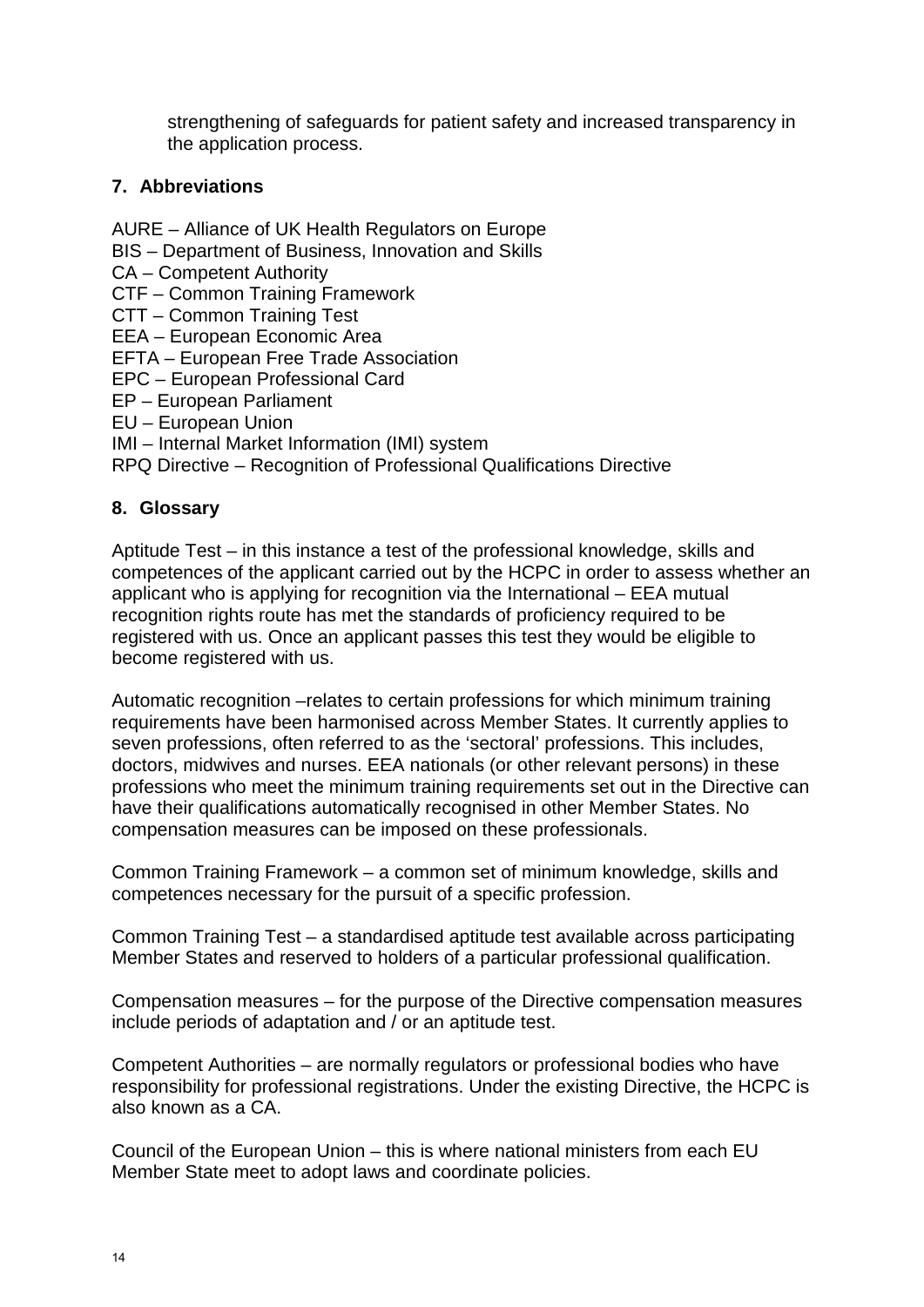Directive – EU Directives lay down certain end results that must be achieved in every Member State by a certain date. This usually would include having to amend national legislation.

Establishment – rules regarding professional establishment differ from one Member State to another. In some Member States access to a profession is administered by a professional regulator, in others by professional bodies, and in some cases by the government at national or local level. In some cases access to a profession is conditioned solely by acquiring a relevant degree. A profession is said to be regulated when access to it is subject to the possession of a specific professional qualification. National authorities should be able to guide EEA nationals or other relevant persons in what they need to do to become professionally established in their home Member State.

European Commission – represents the interests of the EU as a whole. It proposes new legislation to the EP and Council of the EU, and ensures that EU law is correctly applied by Member States.

European Economic Area – includes all EU Member States, together with three member states of the European Free Trade Association (EFTA) namely Iceland, Lichtenstein and Norway.

European Parliament (EP) – acts as co-legislator for nearly all EU law. Together with the Council, the EP adopts or amends proposals from the Commission. The EP also supervises the work of the Commission and adopts the EU's budget.

General system – means that the minimum training requirements are not set out in the Directive and the HCPC is able to assess EEA applications on an individual basis. Under certain conditions, the HCPC can ask the applicant to complete a compensation measure before allowing access to the profession in the UK.

Home Member State – is the state where the EEA professional (or other relevant persons) originates and / or was established and / or completed their education and training.

Host Member State – in this instance is the receiving country of the migrating professional.

Implementing Acts – are a legislative measure drafted by the Commission which detail how certain European measures should be uniformly implemented across the EU.

Internal Market Information (IMI) system – a secure electronic information tool which CA's use to exchange information.

Member States – for the purpose of this paper, these refer to all member states of the EEA and Switzerland.